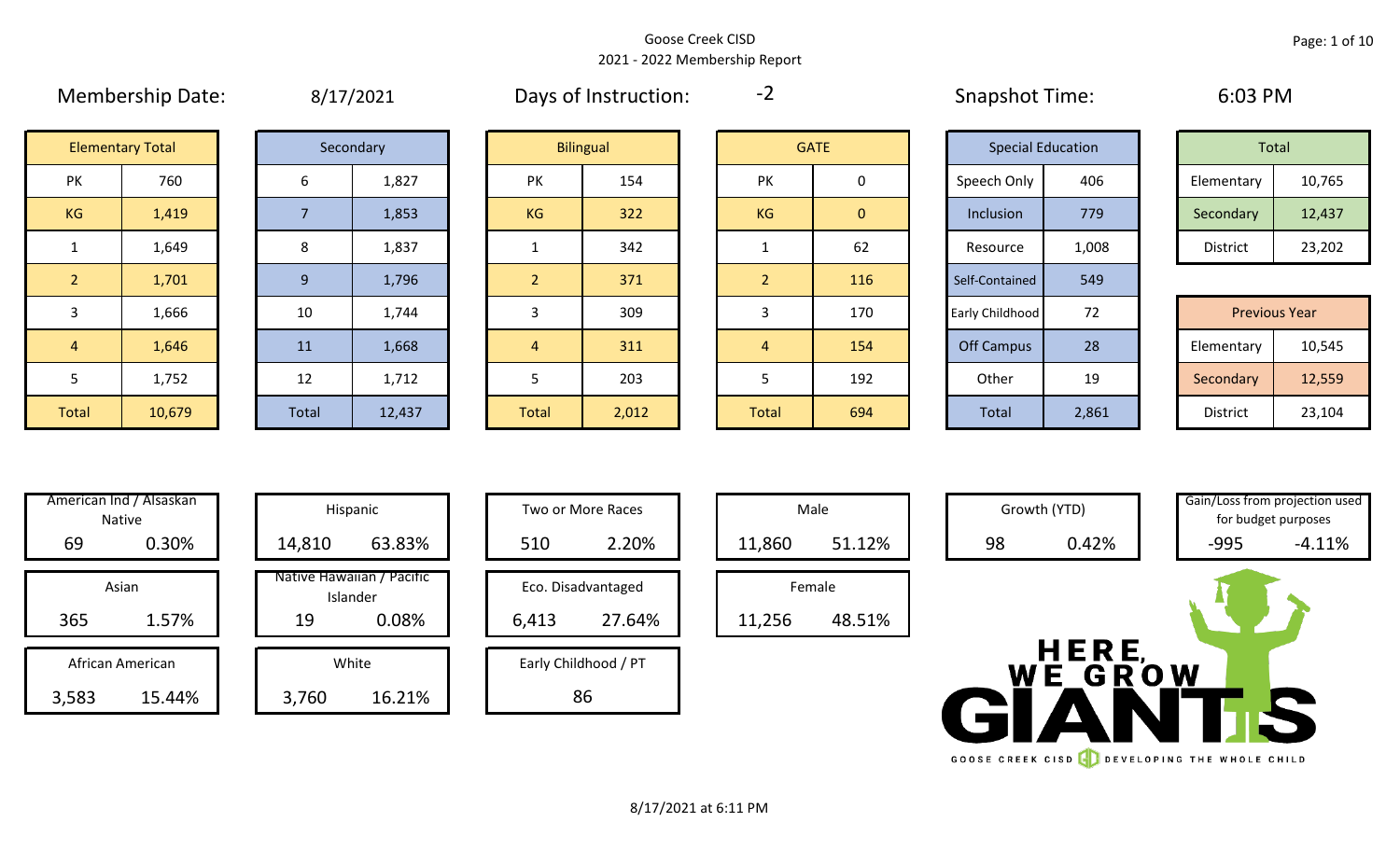## Goose Creek CISD 2021 - 2022 Membership Report - Elementary

| Date            | 8/17/2021              | PK             |              |                | KG             |                |                |             |                |       |                |              |              |              | 4              |              |                | 5              |              | Campus Totals |              | Early    | Spec.          | Total | $20 - 21$ | $21 - 22$  | Capacity |
|-----------------|------------------------|----------------|--------------|----------------|----------------|----------------|----------------|-------------|----------------|-------|----------------|--------------|--------------|--------------|----------------|--------------|----------------|----------------|--------------|---------------|--------------|----------|----------------|-------|-----------|------------|----------|
|                 |                        | <b>GenEd</b>   | <b>BilEd</b> | GenEd          | <b>BilEd</b>   | GenEd BilEd    |                | GenEd BilEd |                | Total | GenEd          | <b>BilEd</b> | <b>Total</b> | GenEd        | <b>BilEd</b>   | <b>Total</b> | GenEd          | <b>BilEd</b>   | <b>Total</b> | GenEd         | <b>BilEd</b> | Child    | Prog           |       |           | Projection |          |
|                 | Teachers               | 2              | -1           | 4              | 2              | 4              | $\overline{2}$ | 4           | 1              | 5     | 4              | 2            | 6            | 5            | $\mathbf{1}$   | 6            | 3              | 1              | 4            | 26            | 10           |          |                |       |           |            |          |
| Alamo           | Students               | 27             | 16           | 69             | 64             | 84             | 24             | 87          | 18             | 105   | 83             | 20           | 103          | 100          | 21             | 121          | 93             | 20             | 113          | 543           | 183          | 0        | 43             | 769   | 688       | 703        | 850      |
|                 | <b>Available Seats</b> | 17             | 6            | 19             | $-20$          | 4              | 20             | 1           | 4              | 5     | 5              | 24           | 29           | 10           | 1              | 11           | $-18$          | 5              | $-13$        |               |              |          |                |       |           |            |          |
|                 | Teachers               | 2              |              | 3              | $\overline{2}$ | 3              | $\mathbf{1}$   | 3           | $2^{\circ}$    | 5     | 3              | 2            | 5            | $\mathbf{3}$ | $\overline{2}$ | 5            | 3              | $\overline{2}$ | 5            | 20            | 12           |          |                |       |           |            |          |
| Ashbel<br>Smith | Students               | 21             | 24           | 45             | 25             | 53             | 22             | 57          | 27             | 84    | 59             | 25           | 84           | 60           | 29             | 89           | 73             | 25             | 98           | 368           | 177          | $\Omega$ | 17             | 562   | 622       | 606        | 924      |
|                 | <b>Available Seats</b> | 23             | $-2$         | 21             | 19             | 13             | $\mathbf{0}$   | 9           | 17             | 26    | $\overline{7}$ | 19           | 26           | 6            | 15             | 21           | $\overline{2}$ | 25             | 27           |               |              |          |                |       |           |            |          |
|                 | Teachers               | $\overline{2}$ | 2            | 4              | 2              | 4              | $\overline{2}$ | 4           | $\overline{2}$ | 6     | 4              | 2            | 6            | 4            | $\overline{2}$ | 6            | 4              | $\overline{2}$ | 6            | 26            | 14           |          |                |       |           |            |          |
| Austin          | Students               | 48             | 15           | 74             | 29             | 77             | 37             | 100         | 28             | 128   | 83             | 25           | 108          | 76           | 38             | 114          | 106            | 34             | 140          |               |              | 0        | 10             | 780   | 729       | 713        | 814      |
|                 | <b>Available Seats</b> | $-4$           | 29           | 14             | 15             | 11             | $\overline{7}$ | $-12$       | 16             | 4     | 5              | 19           | 24           | 12           | 6              | 18           | -6             | 16             | 10           | 564           | 206          |          |                |       |           |            |          |
|                 | <b>Teachers</b>        | $\overline{2}$ | 1            | 5              | $\overline{2}$ | 6              | $\mathbf{1}$   | 6           | $\overline{2}$ | 8     | 5              | 1            | 6            | 4            | $\mathbf{1}$   | 5            | 5              | $\mathbf{1}$   | 6            | 33            | 9            |          |                |       |           |            |          |
| <b>Banuelos</b> | Students               | 63             | 12           | 107            | 18             | 122            | 21             | 122         | 35             | 157   | 113            | 19           | 132          | 96           | 21             | 117          | 127            | 20             | 147          |               |              | $\Omega$ | 13             | 909   | 806       | 856        | 850      |
|                 | <b>Available Seats</b> | $-19$          | 10           | 3              | 26             | 10             | 1              | 10          | 9              | 19    | $-3$           | 3            | $\mathbf 0$  | -8           | $\mathbf{1}$   | $-7$         | $-2$           | 5              | 3            | 750           | 146          |          |                |       |           |            |          |
|                 | Teachers               | $\overline{2}$ | 2            | 5              | 1              | 4              | 1              | 5           | 1              | 6     | 4              | 1            | 5.           | 4            | $\overline{2}$ | 6            | 4              | 1              | 5.           | 28            | 9            |          |                |       |           |            |          |
| Bowie           | Students               | 44             | 14           | 62             | 11             | 84             | 16             | 84          | 20             | 104   | 88             | 22           | 110          | 80           | 24             | 104          | 107            | 19             | 126          |               |              |          | 25             | 701   | 756       | 705        | 880      |
|                 | <b>Available Seats</b> | $\mathbf 0$    | 30           | 48             | 11             | $\overline{4}$ | 6              | 26          | $\overline{2}$ | 28    | 0              | 0            | 0            | 8            | 20             | 28           | $-7$           | 6              | $-1$         | 549           | 126          |          |                |       |           |            |          |
|                 | Teachers               | $\overline{2}$ | -1           | $\overline{3}$ | $\overline{2}$ | $\overline{3}$ | $\overline{2}$ | 4           | $\overline{2}$ | 6     | 4              | 1            | 5            | 4            | -1             | 5            | 3              | $\overline{2}$ | 5            | 23            | 11           |          |                |       |           |            |          |
| Carver          | Students               | 42             |              | 69             | $\overline{2}$ | 58             | 32             | 70          | 45             | 115   | 75             | 25           | 100          | 73           | 23             | 96           | 70             | 22             | 92           |               |              | $\Omega$ | 24             | 637   | 646       | 645        | 836      |
|                 | <b>Available Seats</b> | $\overline{2}$ | 15           | $-3$           | 42             | 8              | 12             | 18          | $-1$           | 17    | 13             | $-3$         | 10           | 15           | $-1$           | 14           | 5              | 28             | 33           | 457           | 156          |          |                |       |           |            |          |
|                 | Teachers               | $\overline{2}$ | 0            | 5              | 0              | 6              | 0              | 6           | 0              | 6     | 6              | 0            | 6            | 5            | 0              | 5            | 6              | 0              | 6            | 36            | 0            |          |                |       |           |            |          |
| Clark           | Students               | 32             | 0            | 104            | $\overline{2}$ | 110            | 0              | 128         | 0              | 128   | 109            | 1            | 110          | 88           | 0              | 88           | 128            | 1              | 129          |               |              | 2        | 35             | 740   | 714       | 731        | 850      |
|                 | <b>Available Seats</b> | 12             | 0            | 6              | -2             | 22             | 0              | 4           | 0              | 4     | 23             | -1           | 22           | 22           | 0              | 22           | 22             | $-1$           | 21           | 699           | 4            |          |                |       |           |            |          |
|                 | Teachers               | $\overline{2}$ |              | $\overline{4}$ | $\overline{2}$ | 5              | $\overline{2}$ | 4           | $\mathbf{1}$   | 5     | 5              | $\mathbf{1}$ | 6            | 4            | -1             | 5            | 3              | 1              | 4            | 27            | 9            |          |                |       |           |            |          |
| Crockett        | Students               | 39             | 0            | 63             | 17             | 92             | 31             | 72          | 23             | 95    | 86             | 29           | 115          | 90           | 12             | 102          | 74             | 26             | <b>100</b>   |               |              |          | $\overline{7}$ | 662   | 638       | 689        | 638      |
|                 | <b>Available Seats</b> | 5              | 22           | 25             | 27             | 18             | 13             | 16          | $-1$           | 15    | 24             | $-7$         | 17           | $-2$         | 10             | 8            | 1              | $-1$           | $\mathbf{0}$ | 516           | 138          |          |                |       |           |            |          |
|                 | Teachers               | $\overline{2}$ | 0            | 4              | 1              | 4              | 1              | 4           | 1              | 5     | 4              | $\mathbf{1}$ | 5            | 3            | $\overline{2}$ | 5            | 4              | 1              | 5            | 25            | 7            |          |                |       |           |            |          |
|                 | Students               | 38             | 1            | 56             | 11             | 81             | 12             | 75          | 17             | 92    | 77             | 10           | 87           | 81           | 20             | 101          | 83             | 16             | 99           |               |              | 0        | 8              | 586   | 619       | 631        | 924      |
| <b>DeZavala</b> | <b>Available Seats</b> | 6              | -1           | 32             | 11             | -7             | 10             | 13          | 5              | 18    | 11             | 12           | 23           | $-15$        | 24             | 9            | 17             | 9              | 26           | 491           | 87           |          |                |       |           |            |          |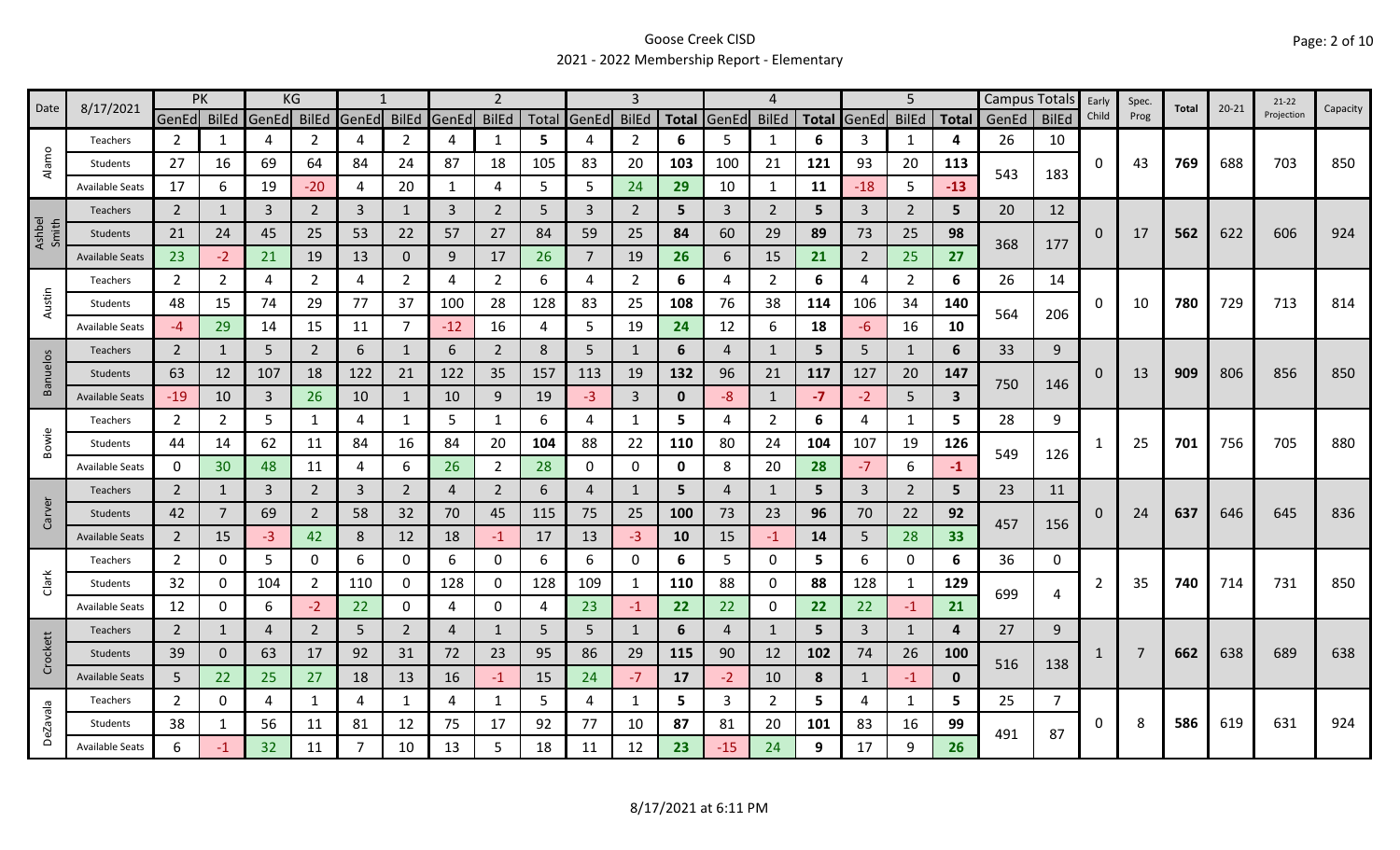## Goose Creek CISD 2021 - 2022 Membership Report - Elementary

|                    | 8/17/2021              |                | PK             |                | KG             |                |                |             |                |      |                   | З    |                         |                |                |              |                | 5            |              | Campus Totals |                | Early        | Spec. | Total         | $20 - 21$ | $21-22$    | Capacity |
|--------------------|------------------------|----------------|----------------|----------------|----------------|----------------|----------------|-------------|----------------|------|-------------------|------|-------------------------|----------------|----------------|--------------|----------------|--------------|--------------|---------------|----------------|--------------|-------|---------------|-----------|------------|----------|
| Date               |                        | GenEd BilEd    |                | GenEd          | <b>BilEd</b>   | GenEd BilEd    |                | GenEd BilEd |                |      | Total GenEd BilEd |      | <b>Total</b>            | GenEd          | <b>BilEd</b>   | <b>Total</b> | GenEd          | <b>BilEd</b> |              | Total GenEd   | <b>BilEd</b>   | Child        | Prog  |               |           | Projection |          |
|                    | <b>Teachers</b>        | $\overline{2}$ |                | 4              | 2              | 4              | $\mathbf{2}$   | 4           | $\overline{2}$ | 6    | 4                 |      | 5                       | 3              | 1              | 4            | 4              | 1            | 5            | 25            | 10             |              |       |               |           |            |          |
| Harlem             | Students               | 47             | 20             | 69             | 39             | 72             | 36             | 70          | 44             | 114  | 74                | 21   | 95                      | 53             | 21             | 74           | 84             | 25           | 109          | 469           | 206            | $\mathbf{0}$ | 26    | 701           | 660       | 679        | 814      |
|                    | <b>Available Seats</b> | $-3$           | $\overline{2}$ | 19             | 5              | 16             | 8              | 18          | $\mathbf{0}$   | 18   | 14                |      | 15                      | 13             | 1              | 14           | 16             | $\mathbf{0}$ | 16           |               |                |              |       |               |           |            |          |
| 画                  | Teachers               |                |                |                |                |                |                |             | $\overline{2}$ | 9    | $\overline{7}$    | 2    | 9                       |                | 2              | 9            |                | 2            | 9            | 28            | 8              |              |       |               |           |            |          |
| Highlands          | Students               |                |                |                |                |                |                | 128         | 31             | 159  | 132               | 35   | 167                     | 139            | 41             | 180          | 143            | 37           | 180          | 542           | 144            | 0            | 15    | 701           | 754       | 729        | 814      |
|                    | <b>Available Seats</b> |                |                |                |                |                |                | 26          | 13             | 39   | 22                | 9    | 31                      | 15             | 3              | 18           | 32             | 13           | 45           |               |                |              |       |               |           |            |          |
|                    | Teachers               | $\overline{4}$ | $\overline{2}$ | 8              | $\overline{2}$ | $\overline{7}$ | $2^{\circ}$    |             |                |      |                   |      |                         |                |                |              |                |              |              | 19            | 6              |              |       |               |           |            |          |
| Hopper             | Students               | 68             | 16             | 116            | 27             | 140            | 29             |             |                |      |                   |      |                         |                |                |              |                |              |              |               |                | $\mathbf{0}$ | 18    | 414           | 428       | 441        | 462      |
|                    | <b>Available Seats</b> | 20             | 28             | 60             | 17             | 14             | 15             |             |                |      |                   |      |                         |                |                |              |                |              |              | 324           | 72             |              |       |               |           |            |          |
|                    | Teachers               | $\overline{2}$ | 1              | 4              | $\mathbf{2}$   | 3              | $\overline{2}$ | 4           | $\overline{2}$ | 6    | $\overline{4}$    | -1   | 5                       | 3              | $\overline{2}$ | 5            | 4              | $\mathbf{1}$ | 5            | 24            | 11             |              |       |               |           |            |          |
| Lamar              | Students               | 35             | 3              | 58             | 21             | 48             | 23             | 65          | 29             | 94   | 72                | 24   | 96                      | 69             | 33             | 102          | 54             | 25           | 79           |               |                | 0            | 17    | 576           | 605       | 620        | 858      |
|                    | Available Seats        | 9              | 19             | 30             | 23.            | 18             | 21             | 23          | 15             | 38   | 16                | $-2$ | 14                      | -3             | 11             | 8            | 46             | 0            | 46           | 401           | 158            |              |       |               |           |            |          |
|                    | <b>Teachers</b>        | $\mathbf{1}$   |                | $\overline{2}$ |                | 2              | $\mathbf{1}$   | 2           | 1              | 3    | $\overline{2}$    | 2    | 4                       | $\overline{2}$ | 2              | 4            | $\overline{2}$ | 1            | $\mathbf{3}$ | 13            | 9              |              |       |               |           |            |          |
| Jacinto            | Students               | 22             | 14             | 38             | 20             | 42             | 16             | 40          | 15             | 55   | 35                | 15   | 50                      | 49             | 20             | 69           | 36             | 27           | 63           |               |                | 0            | 0     | 389           | 377       | 390        | 528      |
| San                | <b>Available Seats</b> | $\mathbf 0$    | 8              | 6              | $\overline{2}$ | $\overline{2}$ | 6              | 4           | $\overline{7}$ | 11   | 9                 | 29   | 38                      | -5.            | 24             | 19           | 14             | $-2$         | 12           | 262           | 127            |              |       |               |           |            |          |
|                    | Teachers               | 2.0            |                | 5              |                | 6              |                | 6           | 1              |      | 6                 |      | $\overline{\mathbf{z}}$ | 5              | 1              | 6            | 5              | 1            | 6            | 35            | 7              |              |       |               |           |            |          |
| Travis             | Students               | 42             | 5              | 87             | 12             | 117            | 14             | 118         | 16             | 134  | 127               | 25   | 152                     | 103            | 25             | 128          | 104            | 26           | 130          |               |                | 3            | 12    | 836           | 809       | 873        | 880      |
|                    | <b>Available Seats</b> | $\overline{2}$ | 17             | 23             | 10             | 15             | 8              | 14          | 6              | 20   | 5                 | -3   | $\mathbf{2}$            |                | $-3$           | 4            | 21             | $-1$         | 20           | 698           | 123            |              |       |               |           |            |          |
|                    | Teachers               | $\overline{2}$ |                | 5              |                | 5              | 1              | 4           |                | 5    | 5                 |      | 6                       | 5              | 1              | 6            | 4              | 1            | 5            | 30            | $\overline{7}$ |              |       |               |           |            |          |
| Victoria<br>Walker | Students               | 35             | 5              | 83             | 14             | 109            | 14             | 91          | 14             | 105  | 86                | 22   | 108                     | 93             | 24             | 117          | 93             | 12           | 105          |               |                | 19           | 23    | 737           | 694       | 715        | 924      |
|                    | <b>Available Seats</b> | 9              | 17             | 27             | 8              |                | 8              | -3          | 8              | -5   | 24                |      | 24                      | 17             | $-2$           | 15           | 7              | 13           | 20           | 590           | 105            |              |       |               |           |            |          |
|                    | Teachers               | 31             | 16             | 65             | 23             | 66             | 21             | 67          | 21             | 88   | 67                | 19   | 86                      | 61             | 21             | 82           | 61             | 18           | 79           | 418           | 139            | 26           | 293   |               |           | 10,726     |          |
| Total              | Students               | 603            | 152            | 1100           | 312            | 1289           | 327            | 1307        | 362            | 1669 | 1299              | 318  | 1617                    | 1250           | 352            | 1602         | 1375           | 335          | 1710         | 8,223         | 2158           |              |       | 10,700 10,545 |           |            | 12,846   |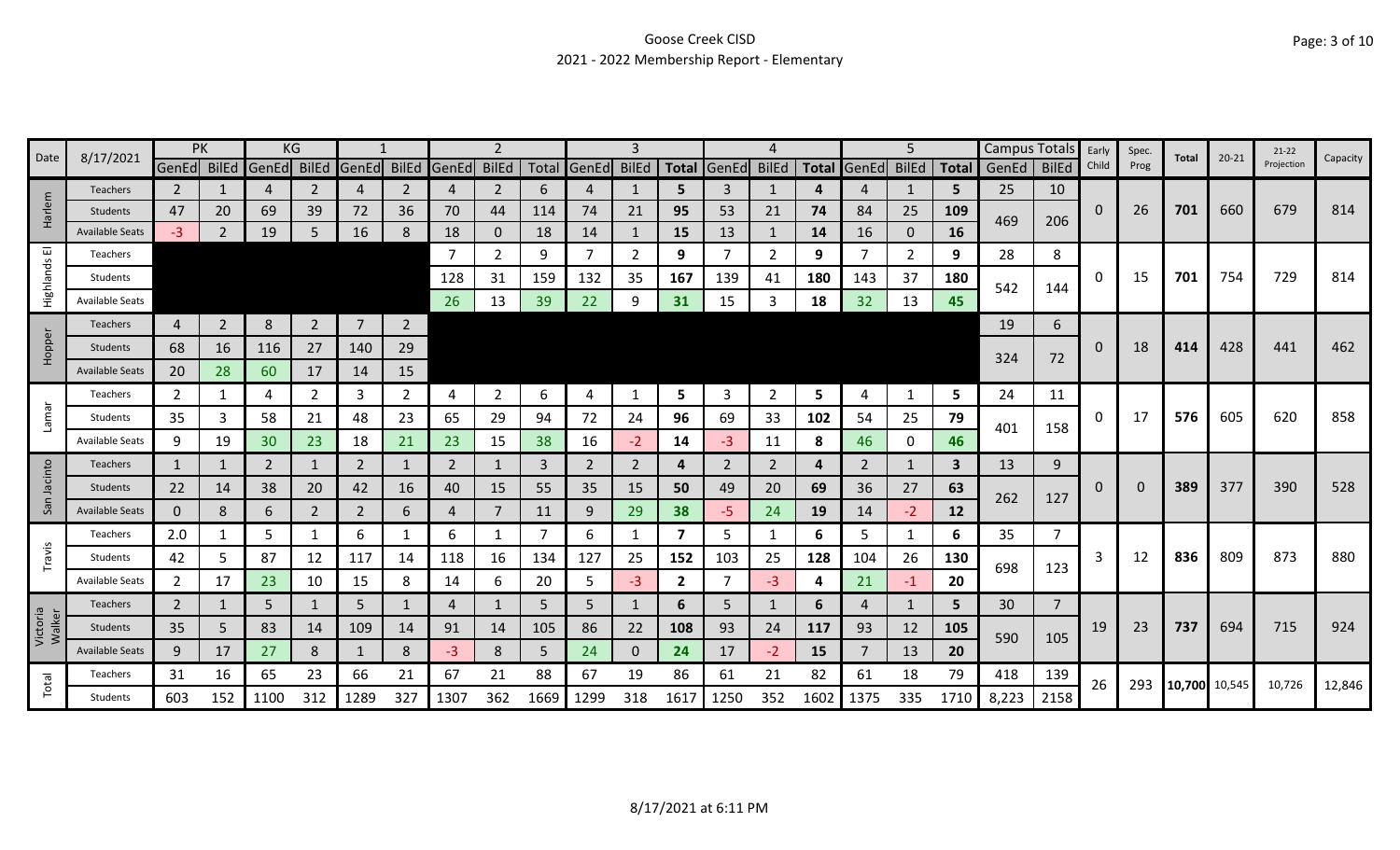Goose Creek CISD 2021 - 2022 Membership Report - Secondary

| <b>Campus</b> | $6\phantom{1}$      | $\overline{\mathbf{z}}$ | 8                   | 9           | 10             | 11           | 12             |                   |      |                | <b>Campus Totals</b>                  |                 |
|---------------|---------------------|-------------------------|---------------------|-------------|----------------|--------------|----------------|-------------------|------|----------------|---------------------------------------|-----------------|
|               |                     |                         |                     |             |                |              |                | <b>Enrollment</b> |      |                | Core Ratio   20-21   21-22 Projection | <b>Capacity</b> |
| <b>BJS</b>    | 258                 | 269                     | 258                 |             |                |              |                | 785               | 19.1 | 1,029          | 832                                   | 958             |
| CBJ           | 316                 | 313                     | 335                 |             |                |              |                | 964               | 22.4 | 1,085          | 989                                   | 1,198           |
| GJS           | 324                 | 314                     | 313                 |             |                |              |                | 951               | 22.1 | 1,187          | 976                                   | 1,164           |
| HMJ           | 286                 | 286                     | 304                 |             |                |              |                | 876               | 19.0 | 1,031          | 962                                   | 1,176           |
| <b>HJS</b>    | 346                 | 357                     | 325                 |             |                |              |                | 1,028             | 21.4 | 1,294          | 1,118                                 | 1,272           |
| <b>EFGJS</b>  | 297                 | 313                     | 301                 |             |                |              |                | 911               | 24.6 | $\overline{0}$ | 889                                   | 1,176           |
| REL           |                     |                         |                     | 430         | 488            | 443          | 451            | 1,812             | 24.8 | 1,821          | 1,893                                 | 1,968           |
| <b>RSS</b>    |                     |                         |                     | 529         | 495            | 499          | 502            | 2,025             | 25.6 | 2,096          | 2,046                                 | 2,554           |
| GCM           |                     |                         |                     | 497         | 545            | 534          | 512            | 2,088             | 25.2 | 2,168          | 2,137                                 | 2,536           |
| PHC           | $\mathsf{O}\xspace$ | $\mathbf 0$             | $\mathsf{O}\xspace$ | $\mathbf 0$ | $\mathbf 0$    | 12           | 100            | 112               | 6.6  | 63             | 35                                    |                 |
| Impact        |                     |                         |                     | 122         | 111            | 96           | 85             | 414               | 24.4 | 412            | 400                                   |                 |
| Point         | $\pmb{0}$           | $\mathbf{1}$            | $\mathbf{1}$        | $\mathbf 0$ | $\overline{4}$ | $\mathbf{1}$ | $\overline{4}$ | 11                | 1.0  | 18             | 40                                    |                 |
| <b>SCTHS</b>  |                     |                         |                     | 218         | 101            | 83           | 58             | 460               | 27.1 | 355            | 325                                   |                 |
| Total         | 1,827               | 1,853                   | 1,837               | 1,796       | 1,744          | 1,668        | 1,712          | 11,526            |      | 12,559         | 11,753                                |                 |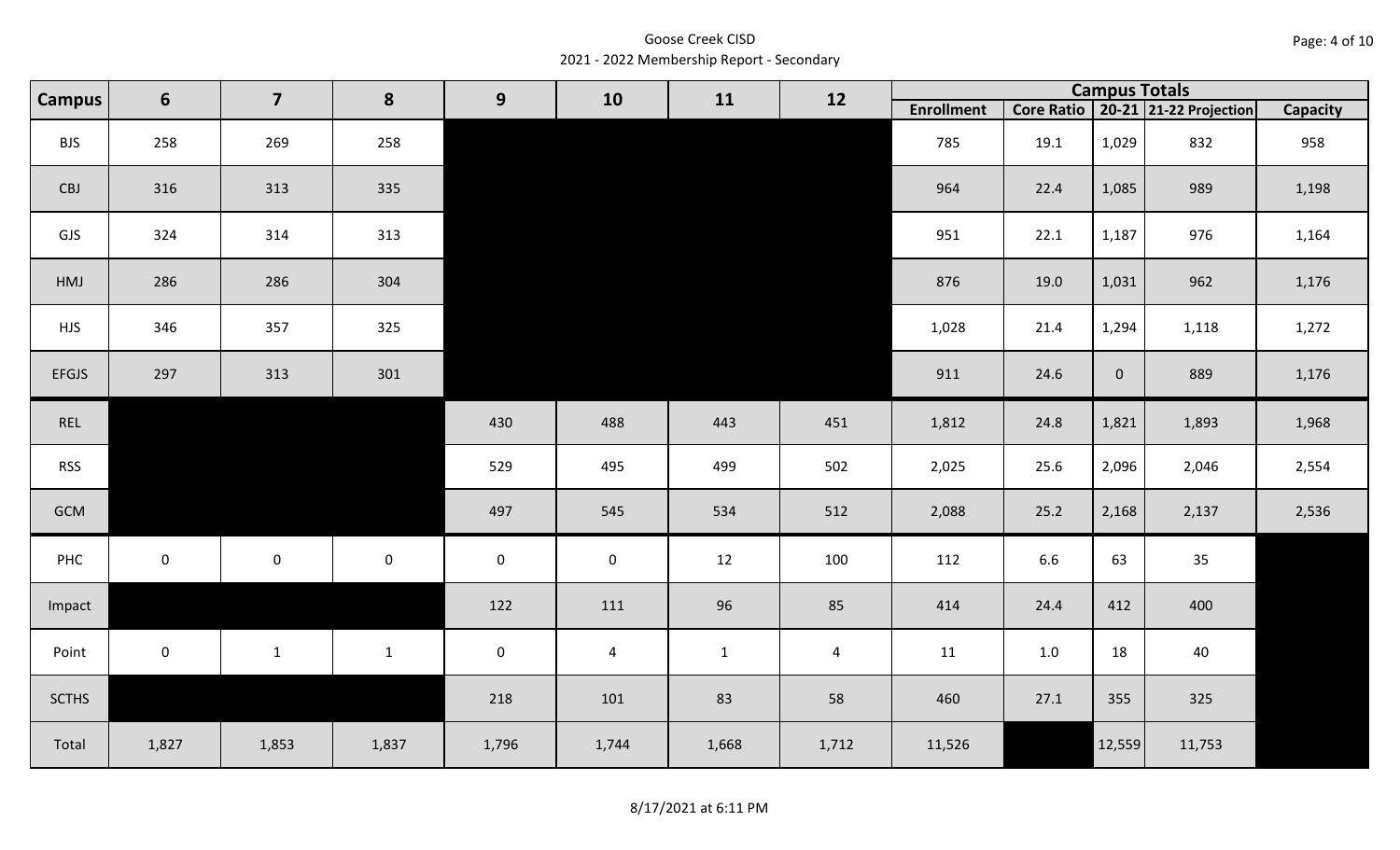## 2021 - 2022 Membership Report Early Childhood Report

|                     | Total          | No Code          | Speech Only         | Mainstream     | Self-Cont<br>50-60% | Self-Cont<br>$>60\%$ | <b>EC SpEd Program</b>  | Homebound      |
|---------------------|----------------|------------------|---------------------|----------------|---------------------|----------------------|-------------------------|----------------|
| Alamo               | $\pmb{0}$      | $\pmb{0}$        | $\mathbf 0$         | $\mathbf 0$    | $\mathbf 0$         | $\mathbf 0$          | $\mathbf 0$             | $\mathbf 0$    |
| Ashbel Smith        | 5              | $\mathbf{1}$     | $\mathsf{O}\xspace$ | $\mathbf 0$    | $\mathbf 0$         | $\mathbf{1}$         | $\mathbf{3}$            | $\mathbf 0$    |
| Austin              | $\pmb{0}$      | $\pmb{0}$        | $\pmb{0}$           | $\pmb{0}$      | $\pmb{0}$           | $\pmb{0}$            | $\pmb{0}$               | $\mathbf 0$    |
| Banuelos            | $\overline{7}$ | $\mathbf{1}$     | $\pmb{0}$           | $\mathbf 0$    | $\mathbf 0$         | $\pmb{0}$            | $\boldsymbol{6}$        | $\mathbf 0$    |
| Bowie               | 13             | $\mathbf{1}$     | $\pmb{0}$           | $\pmb{0}$      | $\pmb{0}$           | $\pmb{0}$            | 11                      | $\mathbf 0$    |
| Carver              | $\mathbf{1}$   | $\pmb{0}$        | $\mathsf{O}\xspace$ | $\mathbf 0$    | $\mathsf{O}\xspace$ | $\mathbf 0$          | $\mathbf{1}$            | $\mathbf 0$    |
| Clark               | 5              | $\pmb{0}$        | $\pmb{0}$           | $\pmb{0}$      | $\pmb{0}$           | $\pmb{0}$            | $\overline{\mathbf{3}}$ | $\overline{2}$ |
| Crockett            | $\mathbf{1}$   | $\pmb{0}$        | $\pmb{0}$           | $\mathbf{1}$   | $\mathbf 0$         | $\mathsf 0$          | $\pmb{0}$               | $\mathbf 0$    |
| DeZavala            | $\overline{4}$ | $\overline{2}$   | $\pmb{0}$           | $\pmb{0}$      | $\pmb{0}$           | $\pmb{0}$            | $\overline{2}$          | $\mathbf 0$    |
| Harlem              | 12             | $\mathbf{1}$     | $\pmb{0}$           | $\mathbf 0$    | $\mathsf{O}\xspace$ | $\mathbf{1}$         | 10                      | $\mathsf 0$    |
| <b>Highlands El</b> | $\mathbf 0$    | $\pmb{0}$        | $\pmb{0}$           | $\pmb{0}$      | $\pmb{0}$           | $\pmb{0}$            | $\pmb{0}$               | $\mathbf 0$    |
| Hopper              | 10             | $\mathbf{1}$     | $\pmb{0}$           | $\pmb{0}$      | $\pmb{0}$           | $\mathsf{O}\xspace$  | $\boldsymbol{9}$        | $\mathbf 0$    |
| Lamar               | $\mathbf 0$    | $\pmb{0}$        | $\pmb{0}$           | $\pmb{0}$      | $\pmb{0}$           | $\pmb{0}$            | $\pmb{0}$               | $\mathbf 0$    |
| San Jacinto         | $\pmb{0}$      | $\pmb{0}$        | $\pmb{0}$           | $\mathbf 0$    | $\mathbf 0$         | $\mathbf 0$          | $\mathbf 0$             | $\mathbf 0$    |
| Travis              | $\bf 8$        | $\mathbf{1}$     | $2^{\circ}$         | $\mathbf 1$    | $\pmb{0}$           | $\pmb{0}$            | $\overline{4}$          | $\mathbf 0$    |
| Victoria Walker     | 20             | $\mathbf{1}$     | 19                  | $\mathbf 0$    | $\mathbf 0$         | $\mathsf{O}\xspace$  | $\mathbf 0$             | $\mathbf 0$    |
| District            | 86             | $\boldsymbol{9}$ | 21                  | $\overline{2}$ | $\pmb{0}$           | $\overline{2}$       | 49                      | $\overline{2}$ |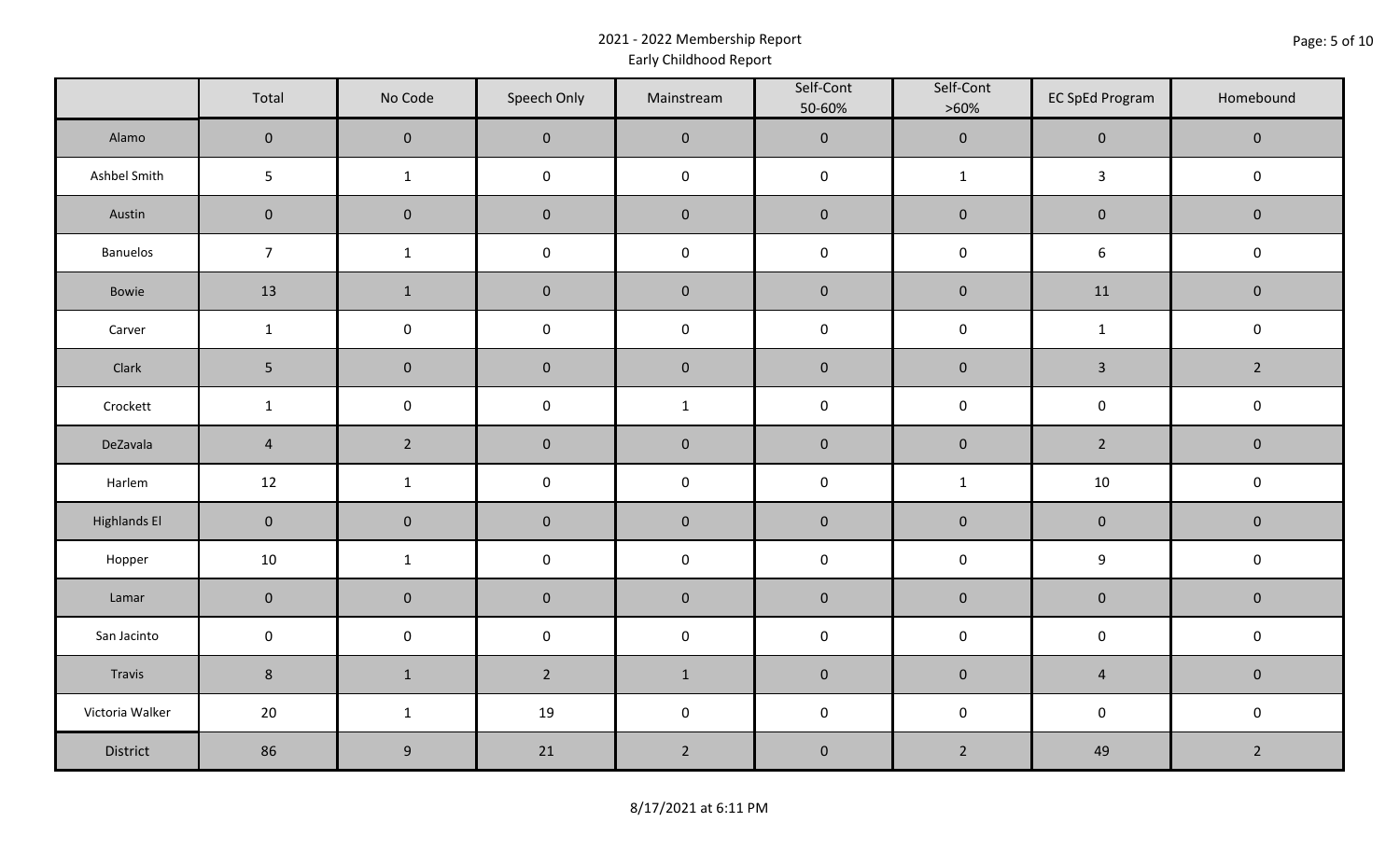## 2021 - 2022 Membership Report Bilingual Report

|                    | PK<br>Date<br>Bilingual Bil Gate |              |                    | KG             |                    | $\mathbf{1}$ |                    | $\overline{2}$ |                    | $\overline{3}$ |                |             | $\overline{4}$  |                |                  | 5 <sup>5</sup>  |                |                    | <b>Campus Totals</b> |                |
|--------------------|----------------------------------|--------------|--------------------|----------------|--------------------|--------------|--------------------|----------------|--------------------|----------------|----------------|-------------|-----------------|----------------|------------------|-----------------|----------------|--------------------|----------------------|----------------|
|                    |                                  |              | Bilingual Bil Gate |                | Bilingual Bil Gate |              | Bilingual Bil Gate |                | Bilingual Bil Gate |                | <b>NAC</b>     | Bilingual   | <b>Bil Gate</b> | <b>NAC</b>     | <b>Bilingual</b> | <b>Bil Gate</b> | <b>NAC</b>     | Bilingual Bil Gate |                      | <b>NAC</b>     |
| Alamo              | 16                               | $\mathbf 0$  | 36                 | $\mathbf 0$    | $\mathbf{1}$       | $\mathbf 0$  | 20                 | $\mathbf{1}$   | 22                 | 3              | 5              | 26          | $\mathbf{3}$    | 8              | 29               | $2^{\circ}$     | 11             | 150                | 9                    | 24             |
| Ashbel<br>Smith    | 24                               | $\mathbf{0}$ | 25                 | $\overline{0}$ | $\mathbf{0}$       | $\mathbf{0}$ | 26                 | $\overline{0}$ | 24                 | $\mathbf 0$    | 8              | 29          | $\mathbf 0$     | 11             | 23               | $\mathbf{0}$    | 30             | 151                | $\mathbf{0}$         | $\mathbf 0$    |
| Austin             | 16                               | $\mathbf 0$  | 29                 | $\mathsf 0$    | $\mathbf{1}$       | $\mathbf 0$  | 23                 | $\mathbf 0$    | 22                 | $\mathbf 0$    | 11             | 35          | $\mathbf 0$     | 30             | 33               | $\mathbf 0$     | $\mathbf 0$    | 159                | $\mathbf 0$          | 0              |
| <b>Banuelos</b>    | 12                               | $\mathbf{0}$ | 19                 | $\mathbf 0$    | $\mathbf{1}$       | $\mathbf{0}$ | 31                 | $\overline{0}$ | 19                 | $\mathbf{0}$   | 30             | 20          | $\overline{0}$  | $\overline{0}$ | 19               | $\overline{0}$  | $\overline{0}$ | 121                | $\mathbf 0$          | $\mathbf 0$    |
| Bowie              | 15                               | $\mathbf 0$  | 14                 | $\mathbf 0$    | $\mathsf{O}$       | $\mathbf 0$  | 14                 | $\mathbf 0$    | 22                 | $\mathbf 0$    | $\mathbf 0$    | 24          | $\mathbf 0$     | $\mathbf 0$    | 20               | $\mathbf 0$     | $\mathbf 0$    | 109                | $\mathbf 0$          | $\mathbf 0$    |
| Carver             | $\overline{7}$                   | $\mathbf 0$  | 27                 | $\mathbf 0$    | 31                 | $\mathbf{0}$ | 39                 | $\overline{0}$ | 25                 | $\mathbf 0$    | $\overline{0}$ | 22          | $\overline{0}$  | $\overline{0}$ | 22               | $\mathbf{0}$    | $\overline{0}$ | 173                | $\mathbf{0}$         | $\mathbf 0$    |
| Clark              | $\mathbf 0$                      | $\mathbf 0$  | $\overline{3}$     | $\mathbf 0$    | 0                  | $\mathbf 0$  | $\mathbf 0$        | $\mathbf 0$    | $\mathbf{1}$       | $\mathbf 0$    | $\mathbf 0$    | $\mathbf 0$ | $\mathbf 0$     | $\mathbf 0$    | $\mathbf 0$      | $\mathbf 0$     | $\mathbf 0$    | $\overline{4}$     | $\mathbf 0$          | 0              |
| Crockett           | $\overline{0}$                   | $\mathbf 0$  | 17                 | $\mathbf 0$    | $\mathbf{1}$       | $\mathbf{0}$ | 21                 | $\overline{0}$ | 25                 | $\mathbf{0}$   | $\mathbf{0}$   | 10          | $\overline{0}$  | $\overline{0}$ | 25               | $\overline{0}$  | $\overline{0}$ | 99                 | $\mathbf{0}$         | $\mathbf 0$    |
| DeZavala           | $\mathbf{1}$                     | $\mathbf 0$  | 11                 | $\mathbf 0$    | $\mathsf{O}$       | $\mathbf 0$  | 15                 | $\mathbf 0$    | 10                 | $\mathbf 0$    | $\mathbf 0$    | 19          | $\mathbf 0$     | $\mathbf 0$    | 16               | $\mathbf 0$     | $\mathbf 0$    | 72                 | $\mathbf 0$          | $\mathsf{O}$   |
| Harlem             | 20                               | $\mathbf{0}$ | 40                 | $\mathbf 0$    | 31                 | $\mathbf{0}$ | 40                 | $\overline{0}$ | 22                 | $\mathbf 0$    | $\mathbf{0}$   | 19          | $\overline{0}$  | $\overline{0}$ | 23               | $\mathbf{0}$    | $\overline{0}$ | 195                | $\overline{0}$       | $\overline{0}$ |
| Highlands<br>EI    |                                  |              |                    |                |                    |              | 32                 | $\mathbf 0$    | 34                 | $\mathbf 0$    | $\mathbf 0$    | 41          | $\mathbf 0$     | $\mathbf 0$    | 37               | 0               | $\mathbf 0$    | 144                | $\mathbf 0$          | 0              |
| Hopper             | 16                               | $\mathbf 0$  | 28                 | $\mathbf 0$    | $\overline{2}$     | $\mathbf 0$  |                    |                |                    |                |                |             |                 |                |                  |                 |                | 46                 | $\mathbf{0}$         | $\pmb{0}$      |
| Lamar              | $\mathbf{3}$                     | $\mathbf 0$  | 22                 | $\mathbf 0$    | $\mathbf{1}$       | $\mathbf 0$  | 26                 | $\mathbf 0$    | 23                 | $\mathbf 0$    | $\mathbf 0$    | 28          | $\mathbf 0$     | $\mathbf 0$    | 24               | $\mathbf 0$     | $\mathbf 0$    | 127                | $\mathbf 0$          | 0              |
| San Jacinto        | 14                               | $\mathbf{0}$ | 20                 | $\overline{0}$ | $\mathbf 0$        | $\mathbf 0$  | 15                 | $\overline{0}$ | 15                 | $\mathbf{0}$   | $\mathbf{0}$   | 20          | $\overline{0}$  | $\overline{0}$ | 26               | $\overline{0}$  | $\mathbf{0}$   | 110                | $\mathbf{0}$         | $\pmb{0}$      |
| Travis             | 5 <sub>1</sub>                   | $\mathbf 0$  | 12                 | $\mathbf 0$    | $\mathbf 0$        | $\mathbf 0$  | 15                 | $\mathbf 0$    | 23                 | $\mathbf 0$    | $\mathbf 0$    | 23          | $\mathbf 0$     | $\mathbf 0$    | 26               | $\mathbf 0$     | $\mathbf 0$    | 104                | $\mathbf 0$          | 0              |
| Victoria<br>Walker | 5 <sup>5</sup>                   | $\mathbf 0$  | 14                 | $\overline{0}$ | $\mathbf{0}$       | $\mathbf{0}$ | 14                 | $\overline{0}$ | 22                 | $\mathbf 0$    | $\overline{0}$ | 23          | $\overline{0}$  | $\overline{0}$ | 12               | $\overline{0}$  | $\overline{0}$ | 90                 | $\mathbf{0}$         | $\mathbf{0}$   |
| Total              | 154                              | 0            | 317                | $\mathbf 0$    | 69                 | 0            | 331                | $\mathbf{1}$   | 309                | $\mathbf{3}$   | 54             | 339         | $\mathbf{3}$    | 49             | 335              | $2^{\circ}$     | 41             | 1854               | 9                    | 24             |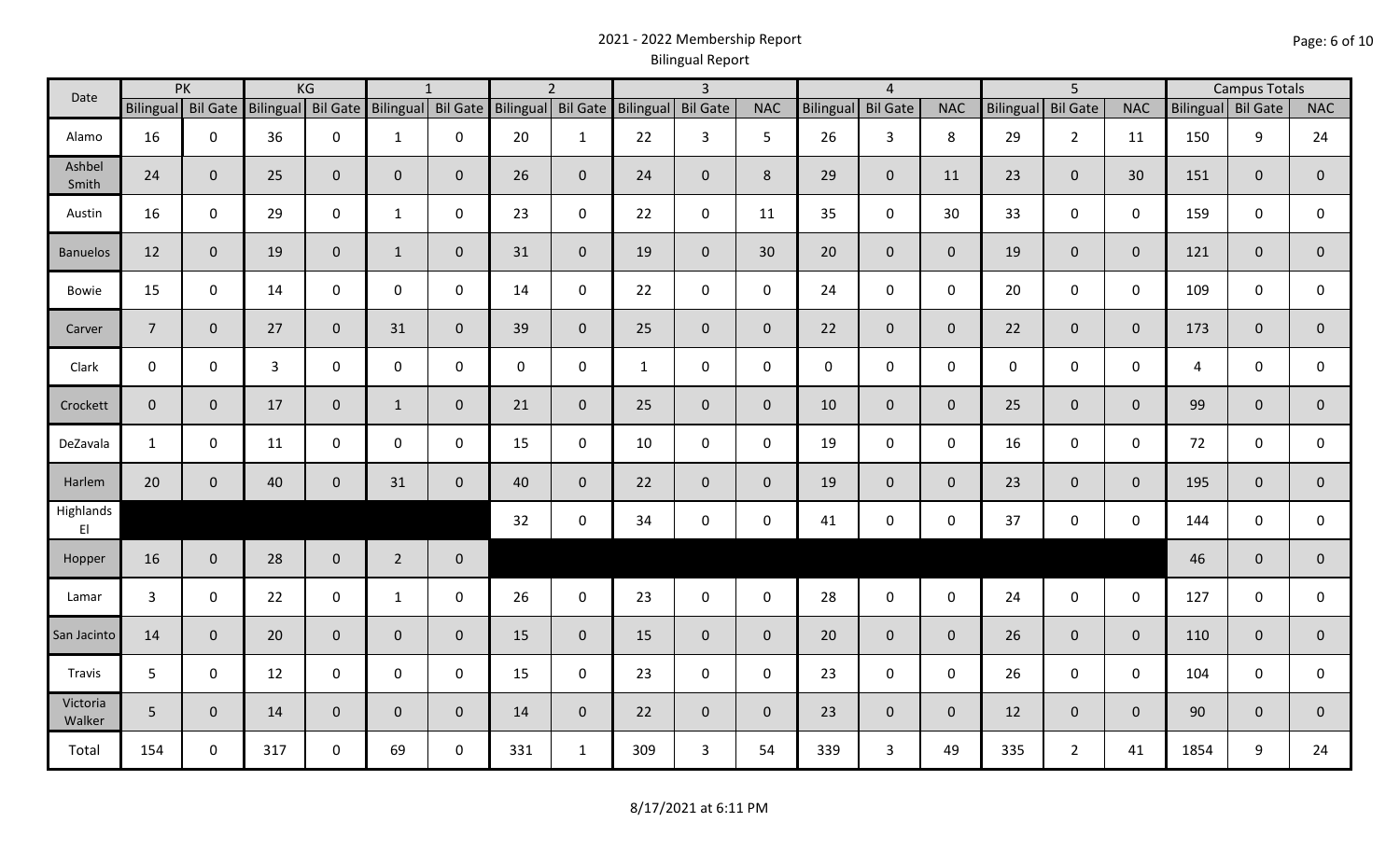## 2021 - 2022 Membership Report GATE Report

| Date                | PK                  |                 | KG             |                     | $\overline{1}$ |                     | $\overline{2}$ |                     | $\overline{3}$  |                 | $\overline{4}$ |                 | $\overline{5}$ |                     | <b>Campus Totals</b> |                 |
|---------------------|---------------------|-----------------|----------------|---------------------|----------------|---------------------|----------------|---------------------|-----------------|-----------------|----------------|-----------------|----------------|---------------------|----------------------|-----------------|
|                     | <b>GATE</b>         | <b>Bil GATE</b> | <b>GATE</b>    | <b>Bil GATE</b>     | <b>GATE</b>    | <b>Bil GATE</b>     | <b>GATE</b>    | <b>Bil GATE</b>     | <b>GATE</b>     | <b>Bil GATE</b> | <b>GATE</b>    | <b>Bil GATE</b> | <b>GATE</b>    | <b>Bil GATE</b>     | <b>GATE</b>          | <b>Bil GATE</b> |
| Alamo               | $\mathbf 0$         | $\mathbf 0$     | $\mathbf 0$    | $\mathbf 0$         | $\mathbf{3}$   | $\mathbf 0$         | 6              | $\mathbf{1}$        | 12              | 3               | 10             | $\mathbf{3}$    | 13             | $\overline{2}$      | 44                   | 9               |
| <b>Ashbel Smith</b> | $\mathbf 0$         | $\mathbf 0$     | $\mathbf{0}$   | $\overline{0}$      | $\overline{2}$ | $\mathbf 0$         | $\overline{2}$ | $\mathbf{1}$        | 9               | $\mathbf{1}$    | $\overline{7}$ | $2^{\circ}$     | 5 <sup>5</sup> | $\overline{2}$      | 25                   | 6               |
| Austin              | $\mathbf 0$         | $\mathbf 0$     | $\mathbf 0$    | $\mathbf 0$         | 9              | $\mathbf 0$         | 13             | $\overline{a}$      | 16              | $\mathbf{3}$    | 12             | $\overline{3}$  | 29             | $\mathsf{O}\xspace$ | 79                   | 10              |
| <b>Banuelos</b>     | $\mathbf 0$         | $\mathbf{0}$    | $\overline{0}$ | $\overline{0}$      | 9              | $\mathbf 0$         | 11             | $\overline{0}$      | 17              | $\overline{0}$  | 13             | $\mathbf{1}$    | 20             | $\mathbf{1}$        | 70                   | $\overline{2}$  |
| Bowie               | $\mathbf 0$         | $\mathbf 0$     | $\mathbf 0$    | $\mathsf{O}$        | $\overline{2}$ | $\mathsf 0$         | $\mathbf{3}$   | $\mathbf{1}$        | 4               | $\mathbf 0$     | $\mathbf{3}$   | $\mathbf 0$     | 17             | $\mathsf{O}\xspace$ | 29                   | $\mathbf{1}$    |
| Carver              | $\mathbf 0$         | $\mathbf 0$     | $\mathbf{0}$   | $\mathsf{O}\xspace$ | $\overline{3}$ | $\mathsf{O}\xspace$ | 9              | $\mathsf{O}\xspace$ | $\overline{2}$  | $\mathbf 0$     | $\overline{2}$ | $\overline{0}$  | $\overline{3}$ | $\mathsf{O}\xspace$ | 19                   | $\mathbf 0$     |
| Clark               | $\mathbf 0$         | $\mathsf{O}$    | $\mathsf{O}$   | $\mathbf 0$         | $\overline{7}$ | $\mathbf 0$         | 11             | $\mathsf{O}\xspace$ | 24              | $\mathbf 0$     | 14             | $\mathbf 0$     | 14             | $\mathbf{1}$        | 70                   | $\mathbf{1}$    |
| Crockett            | $\mathbf 0$         | $\mathbf{0}$    | $\mathbf 0$    | $\mathbf 0$         | $\overline{2}$ | $\pmb{0}$           | $\overline{7}$ | $\mathbf{1}$        | 12              | $\overline{4}$  | $8\phantom{1}$ | $2^{\circ}$     | 13             | $1\,$               | 42                   | $8\phantom{1}$  |
| DeZavala            | $\mathbf 0$         | $\mathbf 0$     | $\mathsf{O}$   | $\mathbf 0$         | $\mathbf{1}$   | $\mathsf 0$         | 5              | $\overline{2}$      | $\overline{4}$  | $\pmb{0}$       | $\overline{4}$ | $\mathbf{1}$    | $\overline{7}$ | $\mathsf{O}\xspace$ | 21                   | $\mathbf{3}$    |
| Harlem              | $\mathbf 0$         | $\mathbf 0$     | $\overline{0}$ | $\mathbf 0$         | 9              | $\mathbf 0$         | $\overline{7}$ | $\mathbf{0}$        | 5               | $\mathbf 0$     | 6              | $\overline{2}$  | 12             | $\overline{2}$      | 39                   | $\overline{4}$  |
| <b>Highlands El</b> |                     |                 |                |                     |                |                     | 11             | $\pmb{0}$           | 11              | $\mathbf{1}$    | 15             | $\mathbf 0$     | 16             | $\mathsf{O}\xspace$ | 53                   | $\mathbf{1}$    |
| Hopper              | $\mathbf 0$         | $\mathbf 0$     | $\overline{0}$ | $\mathbf 0$         | $\overline{4}$ | $\pmb{0}$           |                |                     |                 |                 |                |                 |                |                     | $\overline{a}$       | $\overline{0}$  |
| Lamar               | $\mathsf 0$         | $\mathbf 0$     | $\mathbf 0$    | $\mathbf 0$         | $\overline{2}$ | $\mathsf 0$         | $\overline{2}$ | $\mathbf{1}$        | $5\phantom{.0}$ | $\mathbf{1}$    | $\mathbf{3}$   | 5 <sup>5</sup>  | 6              | $\mathbf 0$         | 18                   | $\overline{7}$  |
| San Jacinto         | $\mathbf 0$         | $\mathbf 0$     | $\overline{0}$ | $\mathbf{0}$        | $\mathbf{1}$   | $\mathbf 0$         | $\mathbf{1}$   | $\mathbf{0}$        | $\overline{4}$  | $\mathbf 0$     | 8              | $\overline{0}$  | $\overline{2}$ | $1\,$               | 16                   | $\mathbf{1}$    |
| Travis              | $\mathsf{O}\xspace$ | $\mathsf{O}$    | $\mathbf 0$    | $\mathbf 0$         | $\overline{4}$ | $\mathsf 0$         | 10             | $\mathsf{O}\xspace$ | 14              | $\overline{2}$  | 16             | $\mathbf{1}$    | 12             | $\mathsf{O}\xspace$ | 56                   | $\mathbf{3}$    |
| Victoria<br>Walker  | $\mathsf{O}\xspace$ | $\overline{0}$  | $\overline{0}$ | $\mathbf 0$         | $\overline{4}$ | $\pmb{0}$           | $\overline{7}$ | $\mathbf 0$         | 13              | $\mathbf{3}$    | 12             | $\mathbf{1}$    | 13             | $\mathbf 0$         | 49                   | $\overline{4}$  |
| Total               | $\mathbf 0$         | $\mathbf 0$     | $\mathbf 0$    | $\mathbf 0$         | 62             | $\pmb{0}$           | 105            | 11                  | 152             | 18              | 133            | 21              | 182            | 10                  | 634                  | 60              |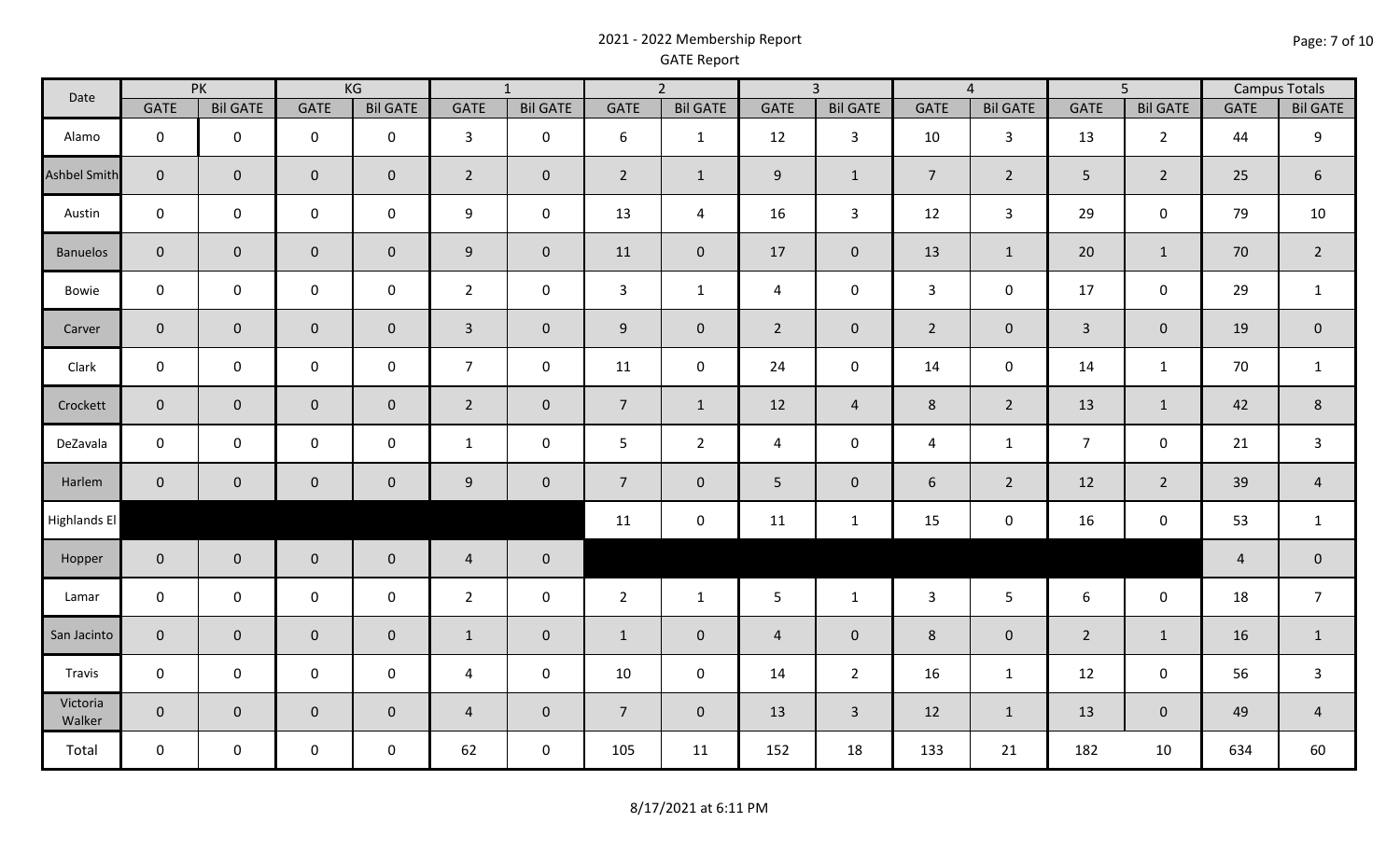## 2021 - 2022 Membership Report SpEd Report

|                     | Speech Only    | Inclusion        | Resource <21%  | Resource<br>21-50% | Self-Cont<br>50-60% | Self-Cont<br>$>60\%$ | <b>EC SpEd Program</b> | Homebound           |  |
|---------------------|----------------|------------------|----------------|--------------------|---------------------|----------------------|------------------------|---------------------|--|
|                     | $\mathbf 0$    | 40               | 41             | 42                 | 43                  | 44                   | 45                     | -1                  |  |
| Alamo               | 11             | 11               | 32             | $\overline{2}$     | $\mathbf{1}$        | 13                   | $\mathbf{0}$           | $\mathbf 0$         |  |
| Ashbel Smith        | 22             | $\overline{7}$   | 19             | 8                  | $\mathbf{1}$        | 13                   | $\overline{4}$         | $\mathbf 0$         |  |
| Austin              | 27             | $9$              | $44\,$         | $\pmb{0}$          | $\mathbf{1}$        | 10                   | $\mathbf{0}$           | $\mathbf{0}$        |  |
| <b>Banuelos</b>     | 32             | $\boldsymbol{9}$ | 30             | 6                  | $\mathsf 0$         | 6                    | $\overline{7}$         | $\mathbf 0$         |  |
| Bowie               | 21             | 11               | 35             | $\overline{7}$     | $\mathbf 0$         | 10                   | 15                     | $\mathbf 0$         |  |
| Carver              | 12             | $\overline{7}$   | 25             | 4                  | $\mathbf{1}$        | 17                   | $\overline{7}$         | $\mathbf{1}$        |  |
| Clark               | 37             | $\overline{2}$   | 38             | $\overline{4}$     | $\mathbf 0$         | 32                   | $\overline{3}$         | $\overline{2}$      |  |
| Crockett            | 25             | 14               | 18             | $\overline{3}$     | $\pmb{0}$           | $\boldsymbol{6}$     | $\mathbf{1}$           | $\mathbf 0$         |  |
| DeZavala            | 12             | 12               | 16             | $\overline{2}$     | $1\,$               | $\mathbf{1}$         | $\overline{7}$         | $\mathsf{O}\xspace$ |  |
| Harlem              | 18             | $\overline{2}$   | 40             | $\mathbf 0$        | $\mathbf 0$         | 15                   | 11                     | $\mathbf 0$         |  |
| <b>Highlands El</b> | 17             | 20               | 50             | 5                  | $\mathbf 0$         | 15                   | $\mathbf{0}$           | $\mathbf{1}$        |  |
| Hopper              | 21             | $\overline{2}$   | $\overline{2}$ | $\mathbf 0$        | $\mathbf 0$         | 6                    | 12                     | $\mathbf 0$         |  |
| Lamar               | 16             | 13               | 21             | $\overline{3}$     | $\pmb{0}$           | 17                   | $\pmb{0}$              | $\mathsf{O}\xspace$ |  |
| San Jacinto         | 17             | $\overline{7}$   | 29             | $\pmb{0}$          | 0                   | $\pmb{0}$            | $\mathsf 0$            | $\mathbf 0$         |  |
| Travis              | 36             | 16               | $30\,$         | $\overline{2}$     | $\mathbf{1}$        | $\overline{7}$       | 5                      | $\mathbf{0}$        |  |
| Victoria Walker     | 57             | 10               | 24             | $\overline{3}$     | $\mathbf 0$         | 23                   | $\mathbf 0$            | $\mathbf 0$         |  |
| <b>BJS</b>          | $\overline{7}$ | 42               | 16             | 10                 | 18                  | $\overline{3}$       | $\pmb{0}$              | $\pmb{0}$           |  |
| CBJ                 | $\sqrt{4}$     | 54               | 24             | 18                 | 23                  | 20                   | $\mathbf 0$            | $\mathsf{O}$        |  |
| <b>EFGJS</b>        | $\mathbf 0$    | 45               | 11             | 24                 | $17\,$              | $11\,$               | $\mathbf 0$            | $\overline{3}$      |  |
| <b>GJS</b>          | $\overline{3}$ | 39               | 19             | 10                 | 24                  | $\overline{21}$      | $\mathbf 0$            | $\mathbf 0$         |  |
| HMJ                 | $\overline{3}$ | 42               | 31             | 25                 | $8\phantom{1}$      | 21                   | $\mathbf 0$            | $\mathbf{0}$        |  |
| <b>HJS</b>          | $\mathbf{3}$   | 46               | 18             | 27                 | 27                  | 21                   | $\mathbf 0$            | $\mathbf{1}$        |  |
| <b>REL</b>          | $\pmb{0}$      | 108              | 45             | 54                 | $\overline{4}$      | 46                   | $\mathbf 0$            | $\mathbf 1$         |  |
| <b>RSS</b>          | $\overline{3}$ | 98               | 35             | 59                 | 4                   | 47                   | $\mathbf 0$            | $\overline{2}$      |  |
| <b>GCM</b>          | $\mathbf{1}$   | 110              | 31             | 40                 | 9                   | 27                   | $\mathbf{0}$           | $\overline{3}$      |  |
| Impact              | $\mathbf{1}$   | $\boldsymbol{6}$ | $\pmb{0}$      | $\pmb{0}$          | $\mathsf{O}\xspace$ | $\mathsf{O}\xspace$  | $\mathbf 0$            | $\mathbf 0$         |  |
| <b>Stuart CTHS</b>  | $\mathbf 0$    | 31               | 5              | $\overline{4}$     | $\mathbf 0$         | $\mathbf{1}$         | $\mathbf{0}$           | $\mathbf{0}$        |  |
| PHC                 | $\pmb{0}$      | $\boldsymbol{6}$ | $\pmb{0}$      | $\mathbf 0$        | $\mathbf 0$         | $\mathbf 0$          | $\mathbf 0$            | $\mathbf 0$         |  |
| Point               | $\mathbf 0$    | $\mathbf 0$      | $\mathbf 0$    | $\mathbf 0$        | $\mathbf{0}$        | $\mathbf{0}$         | $\mathbf{0}$           | $\mathbf 0$         |  |
| Elementary          | 381            | 152              | 453            | 49                 | 6                   | 191                  | 72                     | $\overline{4}$      |  |
| Secondary           | 25             | 627              | 235            | 271                | 134                 | 218                  | $\pmb{0}$              | 10                  |  |
| District            | 406            | 779              | 688            | 320                | 140                 | 409                  | 72                     | 14                  |  |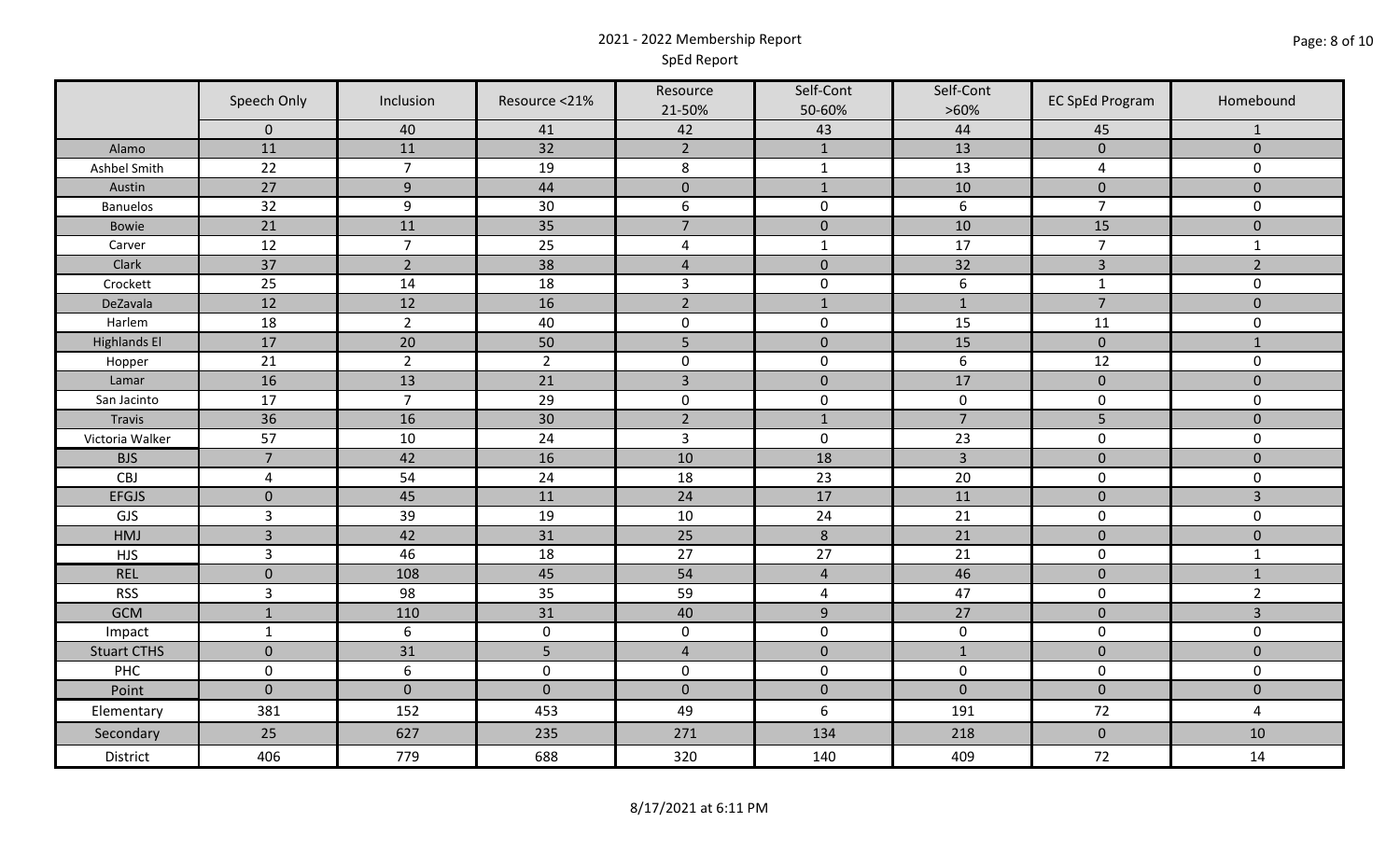# 2021 - 2022 Membership Report Special Programs

|                     | At-Risk | SpEd            | GT             | <b>LEP</b>  | Migrant        | Econ Dis    | Dyslexia       | 504            |
|---------------------|---------|-----------------|----------------|-------------|----------------|-------------|----------------|----------------|
| Alamo               | 363     | 70              | 53             | 203         | $\mathbf 0$    | 200         | 32             | 41             |
| Ashbel Smith        | 355     | 75              | 31             | 216         | $2^{\circ}$    | 201         | 29             | 17             |
| Austin              | 388     | 92              | 89             | 228         | $\overline{7}$ | 225         | 42             | 35             |
| <b>Banuelos</b>     | 408     | 90              | 72             | 196         | $\overline{2}$ | 246         | 35             | 41             |
| Bowie               | 369     | 100             | 30             | 157         | 5              | 203         | 23             | 22             |
| Carver              | 265     | 74              | 19             | 155         | $6\phantom{1}$ | 216         | 22             | 22             |
| Clark               | 251     | 118             | 71             | 44          | $\overline{2}$ | 180         | 25             | 37             |
| Crockett            | 338     | 68              | 50             | 167         | $\bf 8$        | 169         | 29             | 27             |
| DeZavala            | 241     | 52              | 24             | 120         | $\mathbf{1}$   | 207         | 18             | 21             |
| Harlem              | 321     | 87              | 43             | 199         | 6              | 265         | 35             | 23             |
| <b>Highlands El</b> | 341     | 108             | 54             | 178         | $\overline{2}$ | 165         | 58             | 70             |
| Hopper              | 102     | 43              | $\overline{4}$ | 93          | $\mathbf 0$    | 202         | $\overline{0}$ | 8              |
| Lamar               | 333     | 70              | 25             | 180         | $\mathbf{3}$   | 174         | 31             | 37             |
| San Jacinto         | 206     | 53              | 17             | 151         | $\mathbf 0$    | 142         | 27             | 18             |
| Travis              | 422     | 98              | 59             | 181         | $\overline{2}$ | 258         | 28             | 32             |
| Victoria Walker     | 304     | 117             | 53             | 181         | 5              | 199         | 35             | 47             |
| <b>BJS</b>          | 369     | 98              | 60             | 151         | $\mathbf 0$    | 188         | 69             | 88             |
| <b>CBJ</b>          | 438     | 144             | 98             | 162         | $\mathbf{1}$   | 172         | 63             | 88             |
| <b>EFGJS</b>        | 372     | 113             | 133            | 110         | 6              | 221         | 52             | 82             |
| GJS                 | 368     | 117             | 111            | 121         | $6\,$          | 228         | 77             | 114            |
| HMJ                 | 517     | 131             | 53             | 238         | 10             | 244         | 64             | 83             |
| <b>HJS</b>          | 416     | 143             | 80             | 179         | $\overline{7}$ | 276         | 74             | 117            |
| <b>REL</b>          | 945     | 268             | 98             | 233         | 16             | 531         | 122            | 193            |
| <b>RSS</b>          | 823     | 256             | 193            | 214         | 13             | 491         | 132            | 231            |
| GCM                 | 1075    | 223             | 192            | 206         | 18             | 573         | 116            | 210            |
| Impact              | 106     | 7 <sup>1</sup>  | 72             | 6           | $\overline{3}$ | 94          | 16             | 23             |
| <b>Stuart CTHS</b>  | 238     | 41              | 34             | 65          | 8              | 109         | 39             | 68             |
| PHC                 | 83      | $6\overline{6}$ | $2^{\circ}$    | 14          | $\mathbf 0$    | 32          | $\overline{7}$ | 21             |
| Point               | 10      | $\pmb{0}$       | $\mathbf{1}$   | $\mathbf 0$ | $\mathbf 0$    | $\mathbf 0$ | $\mathbf{1}$   | $\overline{2}$ |
| Elementary          | 5007    | 1315            | 694            | 2649        | 51             | 3252        | 469            | 498            |
| Secondary           | 5760    | 1547            | 1127           | 1699        | 88             | 3159        | 832            | 1320           |
| District            | 10767   | 2862            | 1821           | 4348        | 139            | 6411        | 1301           | 1818           |